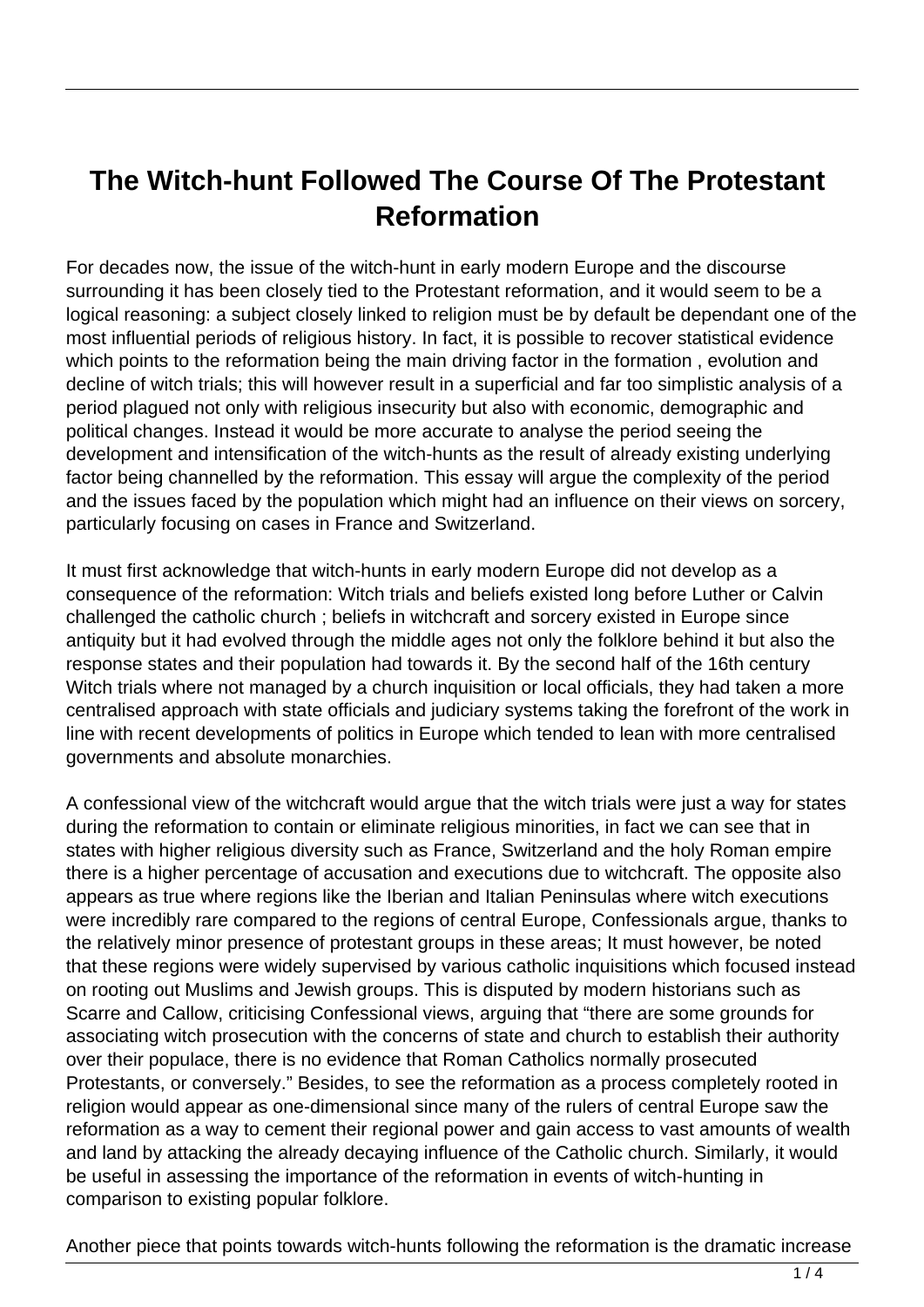of recorded witch trials in the period of 1618-1638 (the period plagued by the 30 years war) which shows the highest records of witch hunting in the period 1600-1650. This is often interpreted as the result of religious tension created by the schematic nature of the Reformation which made the outbreak of the 30 years war, and the violence which followed it, inevitable. This is often posted as evidence by proponents of the confessional view such as Hugh Trevor Roper, which tried to argue that the witch trials were just a way for states to contain or eliminate religious minorities. This however come into contrast with statistics from the period which point to a decline in the number of witch trials in areas directly affected by the 30 Years War , this could be a result of the nature of the war itself which made the need for "covert" hostility through witch accusations unnecessary with now open aggression. This however could be more easily explained by the lack of the standard judiciary apparatus which would have been out of reach for areas involved in the conflict, making impossible for trials to take place. Furthermore, the population residing in war-time areas would have more immediate and physical concerns such as the need to protect their land and procure basic living resources which would have made a which-hunt counterproductive and unnecessary. William Monter, while holding a rather confessional view of the events claims that "any correlation between these two phenomena [European witch-trials and Religious warfare] is indirect, firstly on the basis that the outbreak of warfare, whether or not Religiously motivated temporarily ended witch-trials whenever and wherever it occurred." Warfare rendered persecutions impossible to pursuit and unimportant on a social level, as different aspects of war such as plague and economic recession appeared as more immediate concerns for the population.

The which-hunts were not only being affected by the political feuds of opposing states and/or their religious views, instead Europe at the time was experiencing religious and political instability but also climate ad well as weather insecurity which affected the social aspects of life and with that, repercussions regarding witch-hunting. Europe during the early modern period had been suffering from a temporary decayed climate: dubbed "The Little Ice Age" by contemporary historians, It was an event that deeply affected the social and economic aspects of life. Witchcraft and the attitudes towards it were also affected: suddenly the volatility of agriculture due to the weather was so traumatic that supernatural explanations were soon found for the misfortunes of farmers and those depending on them. As a chronicler from the Swiss confederation:

"[Anno 1626 the 26th of May"] All the vineyards were totally destroyed by frost […], the same which precious grain which had already flourished [...], pleading began amongst the peasants who questioned why the authorities continued to tolerate the witches and sorcerers destruction of the crops. Thus, the prince-bishop punished these crimes, and the persecution began in this year...'

With a life reliant on farming, not only for self-maintenance but also for income, a crop's failure could easily result in the death of those dependant on it, especially when talking about early modern Europe where war and plagues were not uncommon. The deterioration of the climate which lead to frequent famines and starvation of an already strained population due to plague and conflict, meant that a demoralised peasantry would hunt for a rapid solution with the authorities defaulting to prosecute the culprit. The already existing tensions in a community due to these external factors created a hostile ground within communities which fed already existing religious superstition and popular folklore where acts of malicious sorcery had been accounted for a long time, but it was only in the last 3 centuries where the idea of a "demonic conspiracy" developed . In addition, while the factor of temporary climate change might have not been taken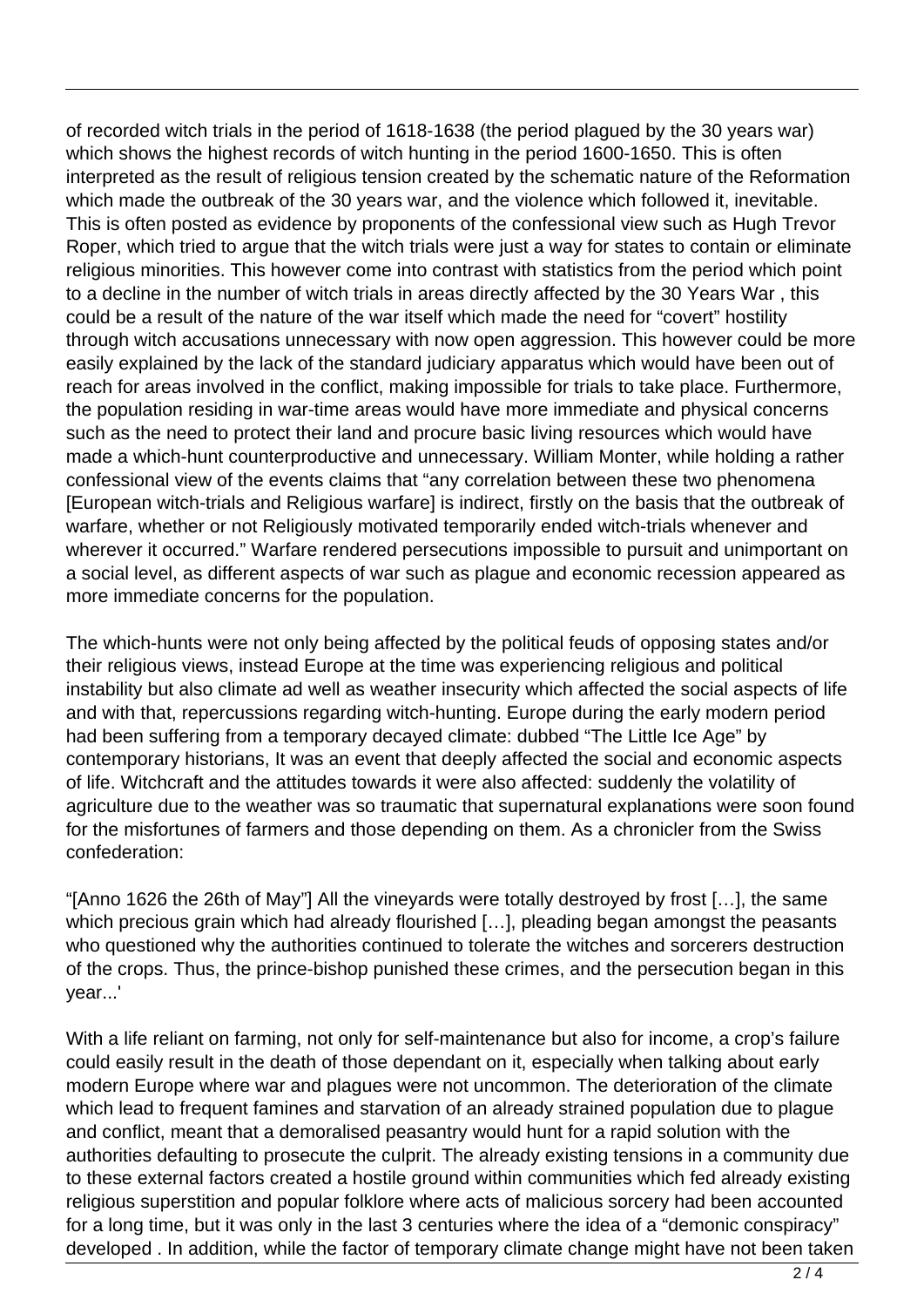as seriously for most of the argument, it must be noted that while a primary condition, it would have not had the same effect on witch hunting if not exacerbated by an already stressed population due to the constant pressure from external factors. The reformation lead to a state of religious uncertainly, mistrust and paranoia within communities, especially the ones embroiled in conflict such as the 30 Years War and the French Wars of Religion.

Furthermore, we can see this pattern of superstition and paranoia when it comes to other disastrous events: The plague, aided by widespread malnutrition, devastated early modern Europe on and off throughout the entire period, its effects did not limit to the human casualties but also to the relations between residents which combined to previously mentioned factors created a tense environment within communities and developed a culture of "the other". Interestingly enough, Plague spreader (or Engraisseurs) conspiracies are some of the most common pre-reformation witch conspiracies, especially in the region of Geneva and Savoy. To add to the importance of "plague spreaders" in witchcraft, it must be noted their significantly higher execution rate compared to other witches or sorcerers: In Geneva, overall only 20% of witch suspects were convicted and executed while over 40% of Engraisseurs were killed and as Willian Monter notes: "[these killings] often after very hastily trials and sometimes even without confessions". The connection between these witchcraft trials related to natural disasters once again points towards to more complex explanation to the witch phenomenon rather than relying solely on the reformation as the main driving force.

Early modern Europe was going through a period of transition and this included the topic of religion, and without a doubt the Protestant Reformation had an influence while analysing the context behind the witch trials, it brought new philosophies and more layers to international tensions which had their effect on the popular attitudes towards witchcraft and bought conflict in the continent. However, it is necessary to understand that the protestant reformation did not kickstart the witch hunts, as argued earlier, in regions of Switzerland and Savoy witch trials took place long before Lutheran or Calvinist influences spread to these areas. What changed however, was how witches were defined and persecuted: by the early modern period Witches were not just heretics labelled as such by catholic inquisitors in the south of France but instead were social phenomena, encompassing a variety of aspects of rural European life: from superstition or simple neighbour feuds to early modern dependency on agriculture. The Reformation acted as a channelling factor which intensified the effect of already existing environmental, social and economic factors resulting in the culture around witchcraft: Religious insecurity and open religious warfare fed off already existing superstitious beliefs in witchcraft and affected an already brittle population due to Famine and Plague. Confessional interpretations are far too easy to deconstruct and fail to fully explain the complexity of the period: The little ice age caused a more unstable agriculture and famine as a result combined with a broken European economy caused by the constant influx of Spanish silver from the new world and the constant factor of Plague outbreaks cultivated an environment of hostility in distrust within communities due to already existing folk beliefs; the reformation enhanced these factors.

## **Bibliography:**

- 1. Barstow, Anne Llewellyn, Witchcraze (New York, N.Y.: HarperOne, 1995)
- 2. Behrringer, Wolfgang, 'Climatic Change And Witch-Hunting: The Impact Of The Little Ice Age On Mentalities', Climatic Change And Witch-Hunting: The Impact Of The Little Ice